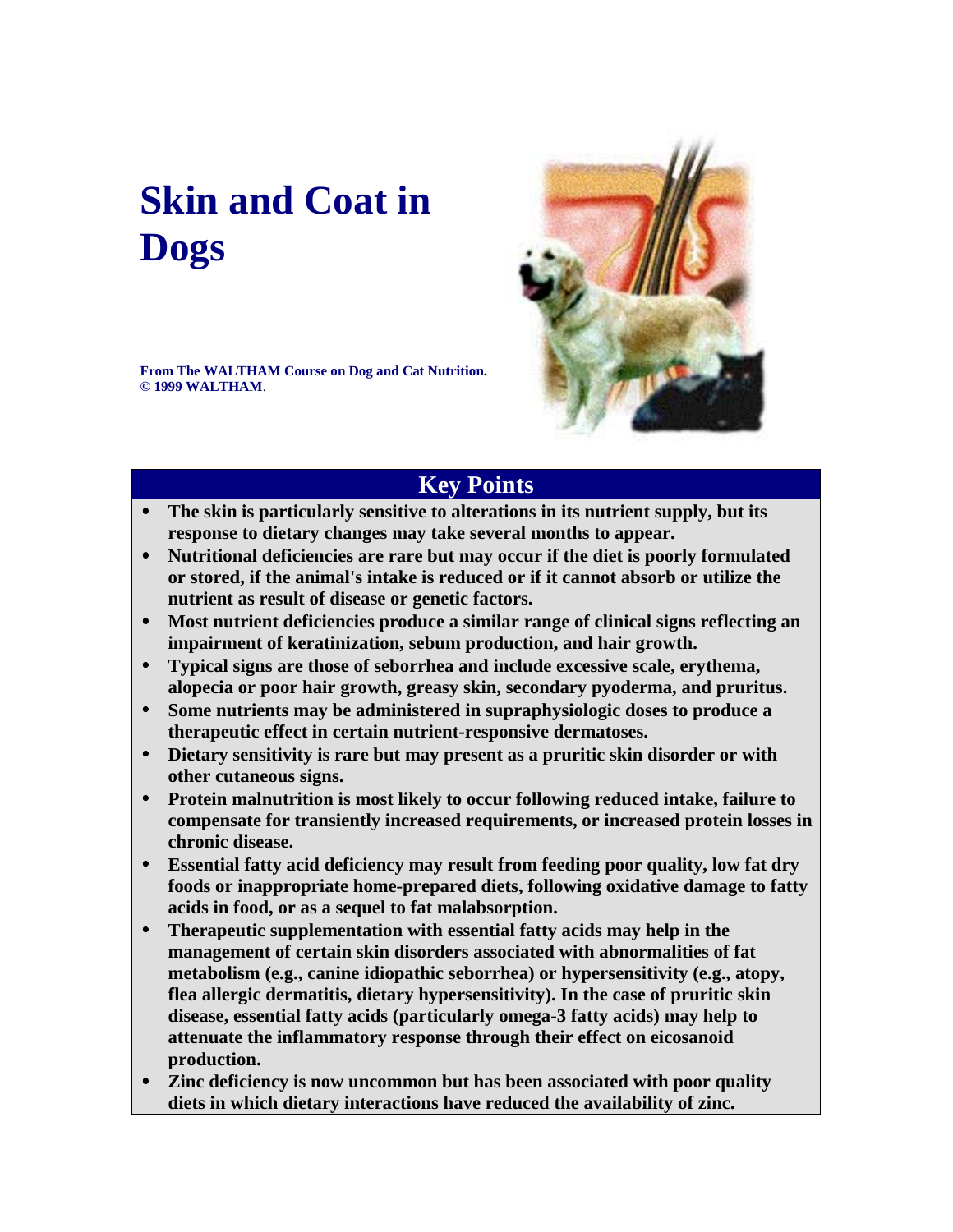- **Two zinc-responsive dermatologic syndromes are recognized:** *Syndrome I* **is associated with an inherent defect of zinc absorption, especially in Siberian Huskies and Alaskan Malamutes, and may occur despite feeding a nutritionally adequate diet. Lifelong therapeutic supplementation may be required.** *Syndrome II* **may occur in large, rapidly growing dogs with high zinc requirements when fed a diet which is relatively zinc-deficient due to high phytate or calcium levels. These cases respond to dietary correction and oral zinc supplementation**
- **Vitamin A deficiency is rare in dogs, but a vitamin A-responsive dermatosis has been reported in Cocker Spaniels. Affected animals exhibit a generalized defect in keratinization.**
- **Vitamin E has been used therapeutically for its antiinflammatory effect in the management of canine discoid lupus erythematosus and primary acanthosis nigricans.**
- **Biotin deficiency may occur if the diet contains large amounts of avidin, contained in raw egg white. The vitamin has also been used as a supplement in the treatment of various dermatoses and disorders of keratinization.**
- **Deficiencies of other B-complex vitamins, including riboflavin, niacin, and pyridoxine, may also result in the development of skin lesions.**

**The skin is the largest organ of the body and performs a multitude of functions. Its high level of metabolic activity creates a heavy physiologic demand for protein and other nutrients and makes it particularly sensitive to subtle changes in its own nutrient supply. Dietary factors can therefore have a significant effect on skin and coat condition in dogs and cats and may impact on the etiology and therapy of skin disease in three areas:**

- **Nutrient deficiency or imbalance**
- **Nutritional supplementation for therapeutic effect**
- **Dietary sensitivity**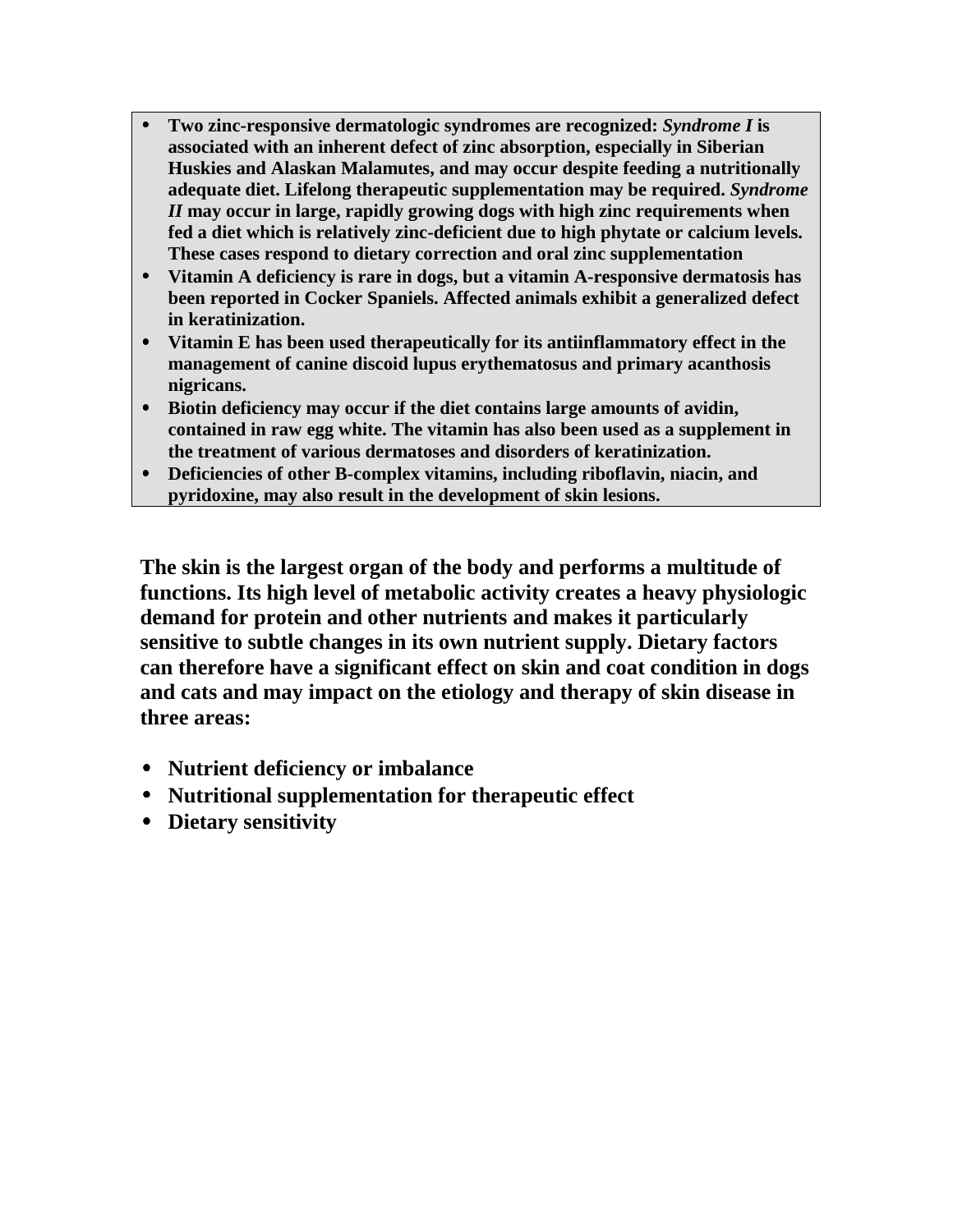# **ANATOMY**

## **Skin**

Adult skin is composed of three layers:

- The epidermis
- The dermis
- The hypodermis or subcutis



**Cross-section of skin** 

# *Epidermis*

The epidermis is the outermost layer of the skin. All epidermal cells are derived from the basal membrane *(stratum basale),* which is composed primarily of keratinocytes although other cells, including melanocytes, are also present. Keratinocytes produced by the basal membrane differentiate sequentially to form:

- The prickly cell layer *(stratum spinosum*)
- The granular layer *(stratum granulosum)*
- The clear layer *(stratum lucidum)* only in the footpads and, to a lesser extent, the nose
- The outermost horny layer *(stratum corneum)*, which consists of nonnucleated, fully keratinized cells

Keratinocytes have many functions, including:

- Production of keratin, a fibrous, sulfur-containing protein
- Production of a lipid secretion which has an integral role in the regulation of the *stratum corneum* barrier function and desquamation

#### *Dermis*

The dermis supports the epidermis and consists of a matrix of collagen and reticular and elastic fibers in a ground substance of chondroitin sulfate and hyaluronic acid. Cells present in this layer are fibroblasts, mast cells, and histiocytes, although other cell types may be present in certain disease conditions.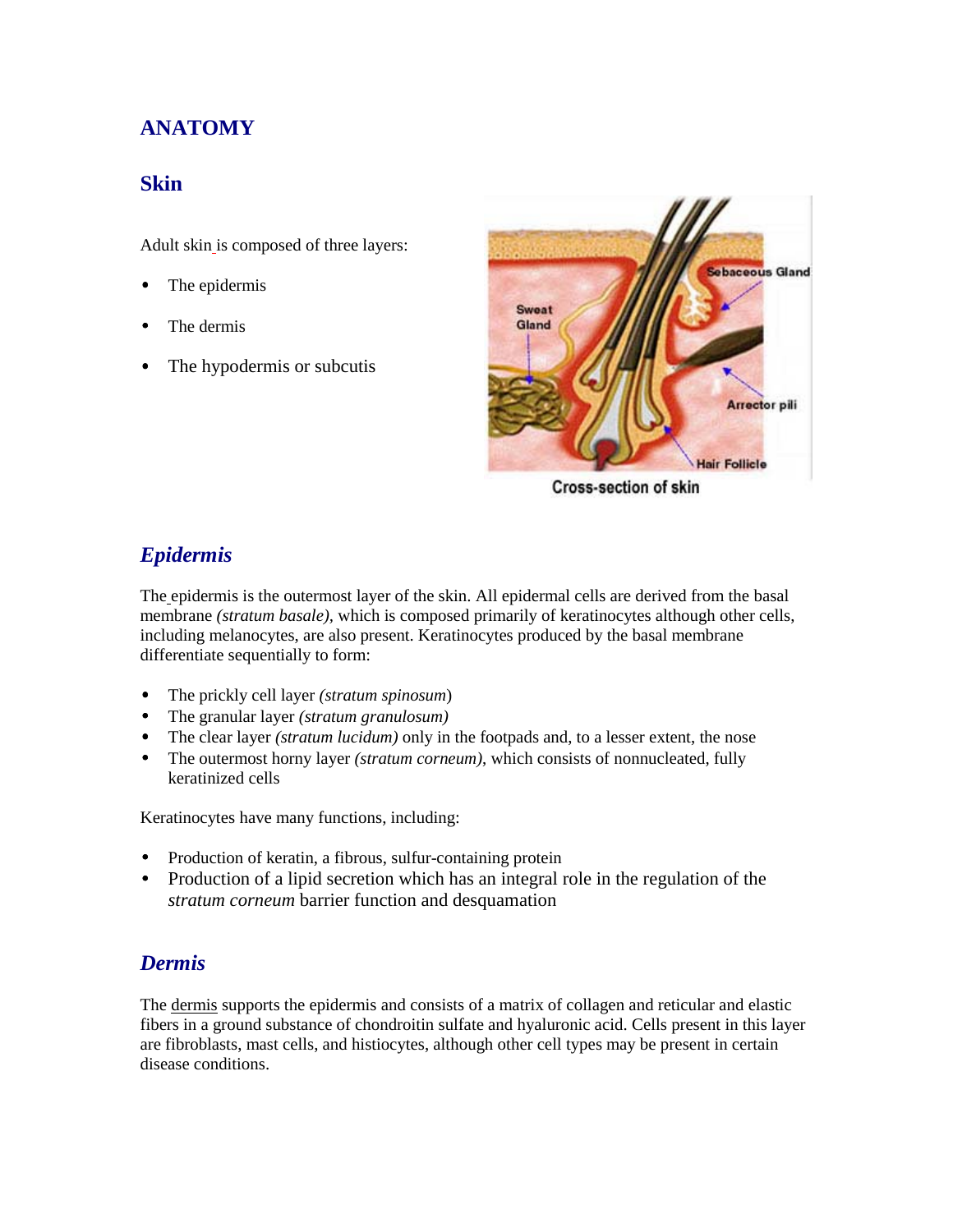The tensile strength and elasticity of the skin is largely attributable to the dermis, which is also responsible for the maintenance and repair of the skin and modifies the structure and function of the epidermis.

## *Hypodermis*

The underlying hypodermis is made up of loose connective tissue, elastic fibers, and variable amounts of fat. This layer acts as an energy reserve, as an insulator, and as protective padding and maintains the body contours.

## **Hair**

Three types of hair are present in dogs:

- The primary or guard hairs
- The fine secondary hairs
- The tactile or sinus hairs, including the whiskers, which are responsible for the perception of touch

Each hair is divided into a free part or shaft, and a proximal part or root. The hair shaft consists of:

- The inner medulla, forming an axial cord of cells
- The cortex, composed of tightly packed keratin and pigment
- The cuticle, a single layer of flat, cornified cells that overlap and are tightly pressed to the cortex

The hair is housed in an epithelial pit called a hair follicle and is attached, via the hair bulb, to the dermal papilla in the base of the follicle. It is here that mitotic activity occurs, which leads to the production of the hair matrix. Melanocytes, which produce the pigment melanin, are situated in the hair bulb.

Associated with the hair follicles are:

- Sebaceous glands, except in the footpads or on the nose, which produce sebum
- An erector pili muscle which elevates the hair and helps in the expression of sebum
- Apocrine sweat glands (except in the skin of the footpads and nose), which have a predominantly pheromonal, rather than a thermoregulatory, function
- Eccrine sweat glands (only in the skin of the footpads), which are activated under nervous control, particularly in stressed or excited dogs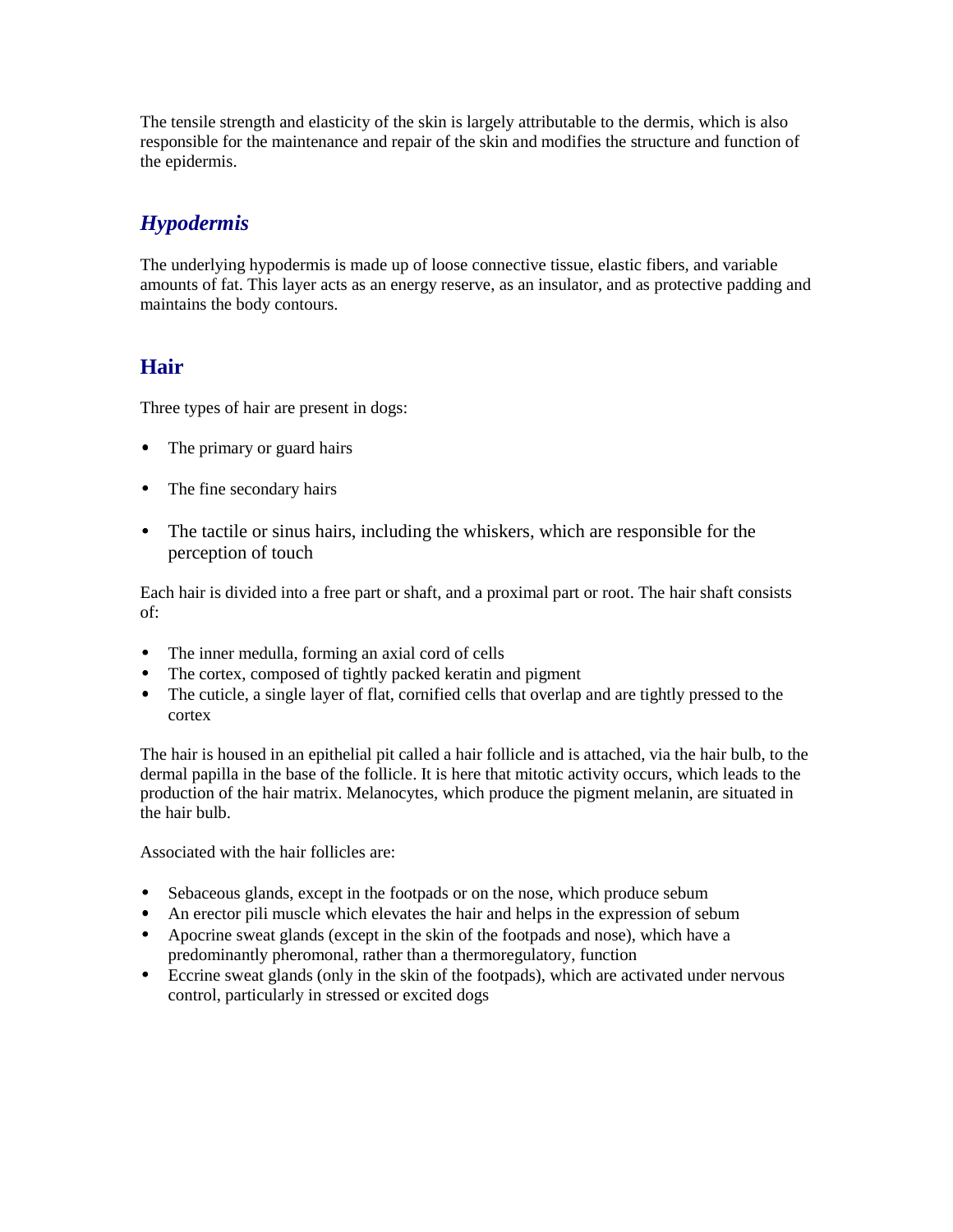# **FUNCTION**

Major functions of the skin and coat include:

- Maintenance of an enclosing natural barrier between the animal's internal environment and the outside world
- Preservation of the animal's shape
- Protection against water loss
- Protection from physical, chemical, and microbial injury imposed by external agents
- Storage of nutrients
- Sensory perception
- Thermoregulation
- Vitamin D synthesis
- Important indicator of health status
- Significant role in communication (e.g., pilo erection, excretion of pheromones)

The protective function of the skin and coat is enhanced by the presence of an emulsion of sebum and sweat that permeates the cells of the *stratum corneum*. This emulsion also:

- Provides a physical barrier
- Maintains skin hydration to keep it soft and pliable
- Spreads over the hair coat to produce a glossy sheen
- Contains antimicrobial substances
- Is immunologically active

The presence of pigment, immunocytes, and the normal skin microflora also contribute to the skin's defense system.

# **Hair Growth**

Hair growth in the dog is cyclic, and each cycle consists of:

- **Anagen** the active growing phase
- **Catagen** the transitional phase
- **Telogen** the resting phase

In dogs, hair replacement occurs in a mosaic pattern so there is no synchronized single period of hair shedding. Neighboring follicles are in different phases of the hair cycle at any one time. Domestic dogs tend to molt continuously throughout the year, with peaks of activity during spring and autumn.

Factors that affect hair growth in dogs include:

- Day length
- Ambient temperature
- Hormonal status
- Health status
- Nutrition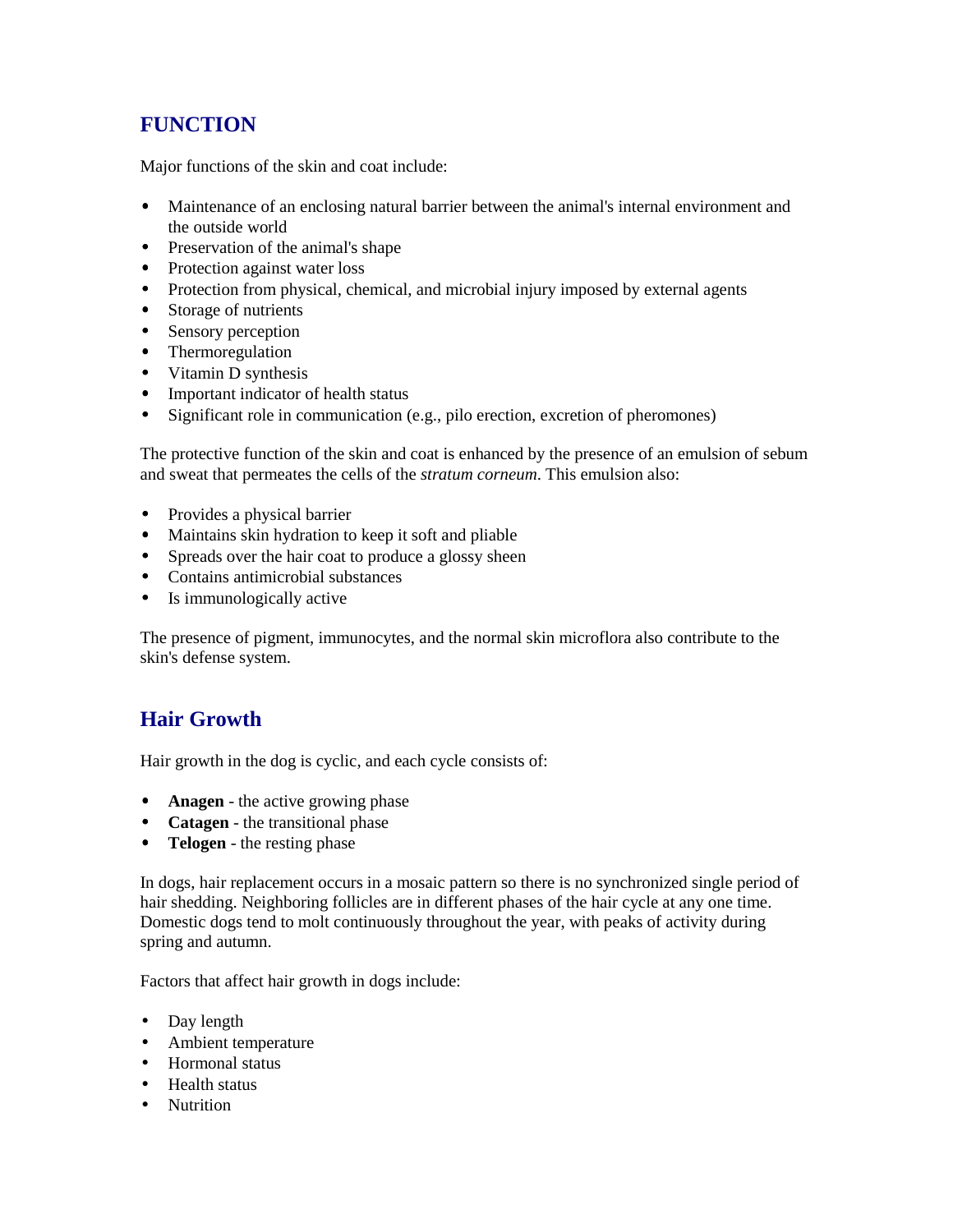# **CLINICAL DISORDERS**

Nutritional factors have a role in the etiology and management of skin disease in three broad areas:

- Nutritional deficiency or imbalance
- Nutritional supplementation for therapeutic effect
- Dietary sensitivity

## **Nutrient Deficiencies or Imbalances**

Nutritional deficiencies are now rarely encountered in companion animals due to the widespread feeding of complete and balanced pet foods. Deficiencies may occasionally arise:

- When the animal's intake is reduced
- When the diet is poorly formulated or stored
- When the animal is unable to digest, absorb, or utilize the nutrient as a result of disease or genetic factors

Dietary interactions that reduce nutrient availability can result from:

- Errors in formulation
- Prolonged storage
- Oversupplementation of an otherwise balanced diet

Where dietary errors are identified, it is usually simpler to feed a balanced commercial diet than to attempt to correct single deficiencies in a poorly formulated diet.

Many nutrient deficiencies may be associated with skin disorders, but most produce a range of similar clinical signs. In general, nutrient deficiencies produce seborrheic skin changes that reflect impairment of the fundamental metabolic processes of:

- Keratinization
- Sebum production
- Hair growth

Typical signs of a nutritional dermatosis include:

- Excessive scale
- Erythema
- Alopecia or poor hair growth
- Greasy skin, often accompanied by secondary bacterial infection and pruritus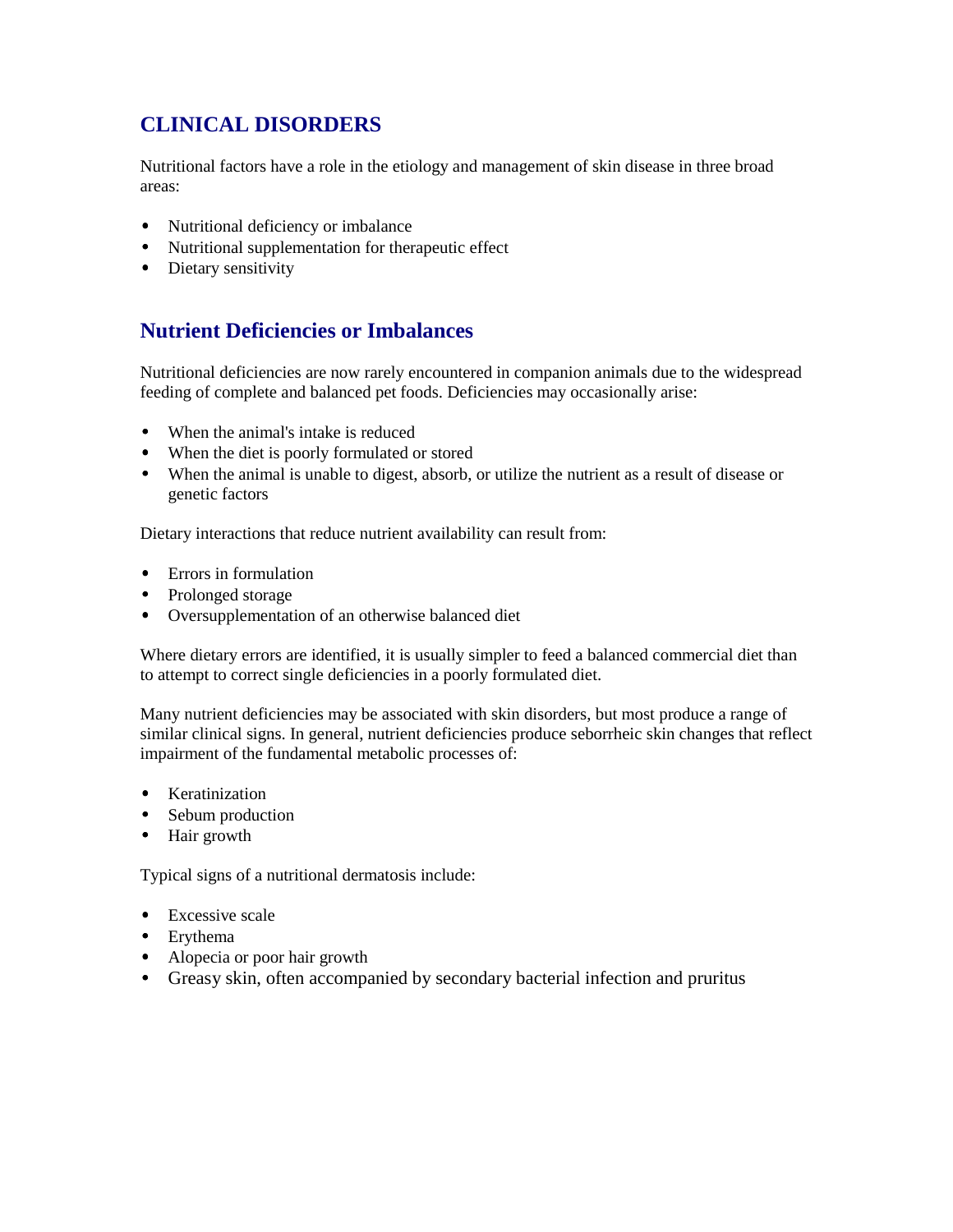

It is generally accepted that signs become evident only after deficient diets are fed for several weeks to months.

The following nutrients are crucial in maintaining optimal skin and coat condition:

- Protein
- **Essential fatty acids**
- Zinc
- Vitamin A
- Vitamin E
- B-complex vitamins

#### **Nutritional Supplementation for Therapeutic Effect**

Although nutritional supplements may be used to treat skin disorders arising from nutrient deficiency or imbalance, dietary correction is achieved more effectively by feeding a high quality commercial diet that is nutritionally complete and balanced.

Supplementation with specific nutrients may, however, be beneficial in the management of certain nutrient-responsive dermatoses. In such cases, supraphysiologic doses of the nutrient are required and its action is likely to be of a pharmacologic nature rather than merely correcting a deficiency.

#### **Protein**

#### *Etiology*

Protein deficiency is rare in clinical practice but is occasionally encountered following:

- **Starvation**
- Disease-induced inappetence and anorexia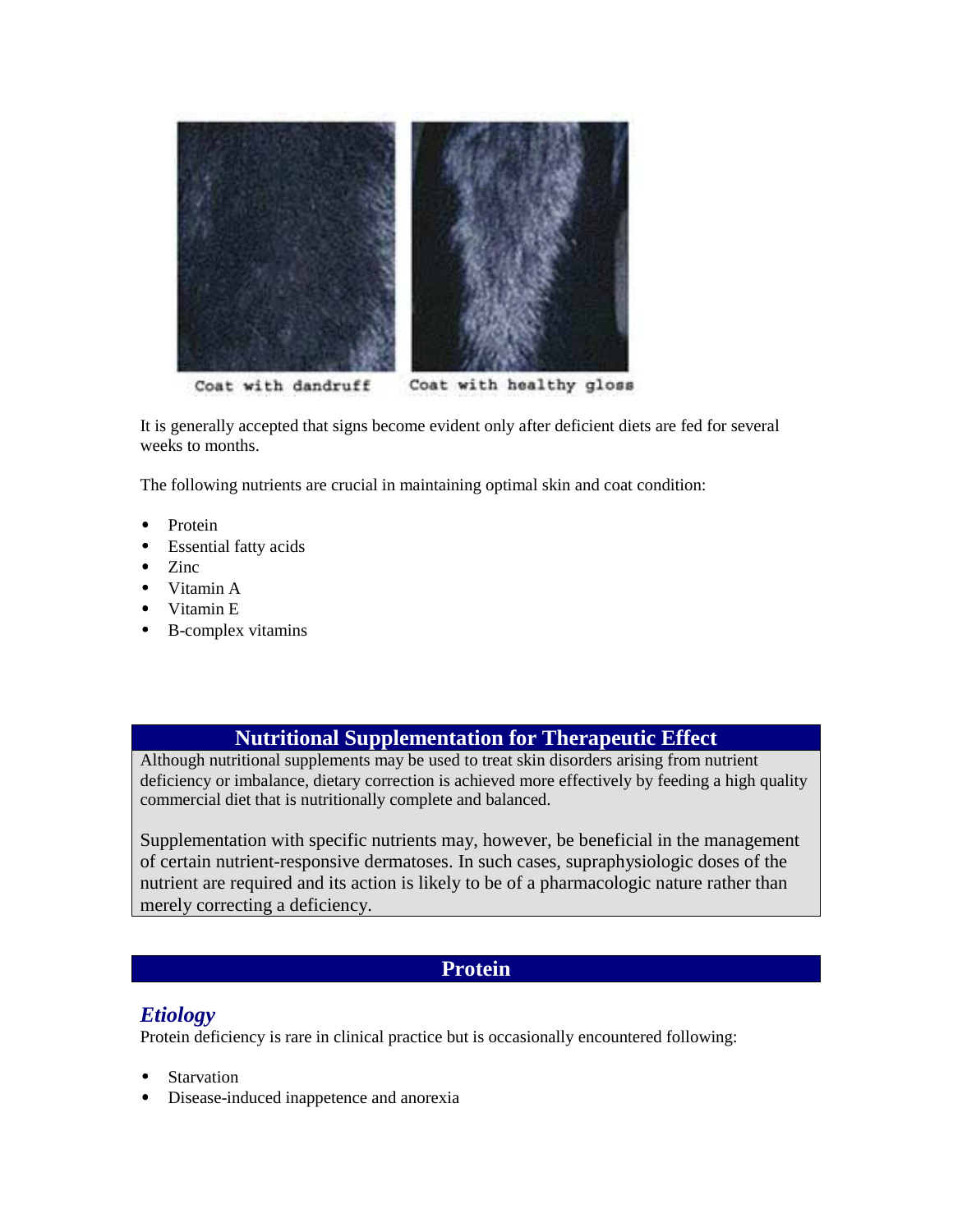• Prolonged feeding of a poorly formulated or inappropriate diet

In the short term, primary protein deficiencies are most likely to occur when requirements are transiently increased (e.g., as in young, growing animals and in pregnant or lactating females.

Alternatively, protein malnutrition may be associated with excessive protein loss, which may occur in certain chronic illnesses such as:

Protein-losing nephropathy Protein-losing enteropathy Excessive exudative disorders, such as pyothorax or burns

Protein malnutrition may also be seen in critically ill animals with increased protein requirements and decreased intake, as well as in patients with endocrine pancreatic insufficiency with protein malabsorption.

# *Pathophysiology and Clinical Signs*

The protein requirement for normal growth of hair and keratinization of the skin may account for between 25-30% of the animal's daily protein requirement. Failure to meet this demand results in the cutaneous manifestations of protein malnutrition including:

- Brittle, depigmented hair that is easily shed and slow to regrow
- Excessive scaling
- Thin, inelastic, and hyperpigmented skin

#### *Dietary Management*

Dietary correction involves supplementation with high quality protein sources such as meat, eggs ,and milk, but the prognosis may be complicated by the presence of underlying disease.

#### **Essential Fatty Acids**

## *Etiology*

Dietary deficiencies of essential fatty acids (EFA) are uncommon but may occasionally occur in association with:

- Poor quality, low fat dry foods or inappropriately formulated home-prepared diets
- Oxidative destruction of EFA in food due to prolonged storage or insufficient inclusion of antioxidants, such as vitamin E
- Fat malabsorption due to hepatic, pancreatic, or gastrointestinal disease, although this is rare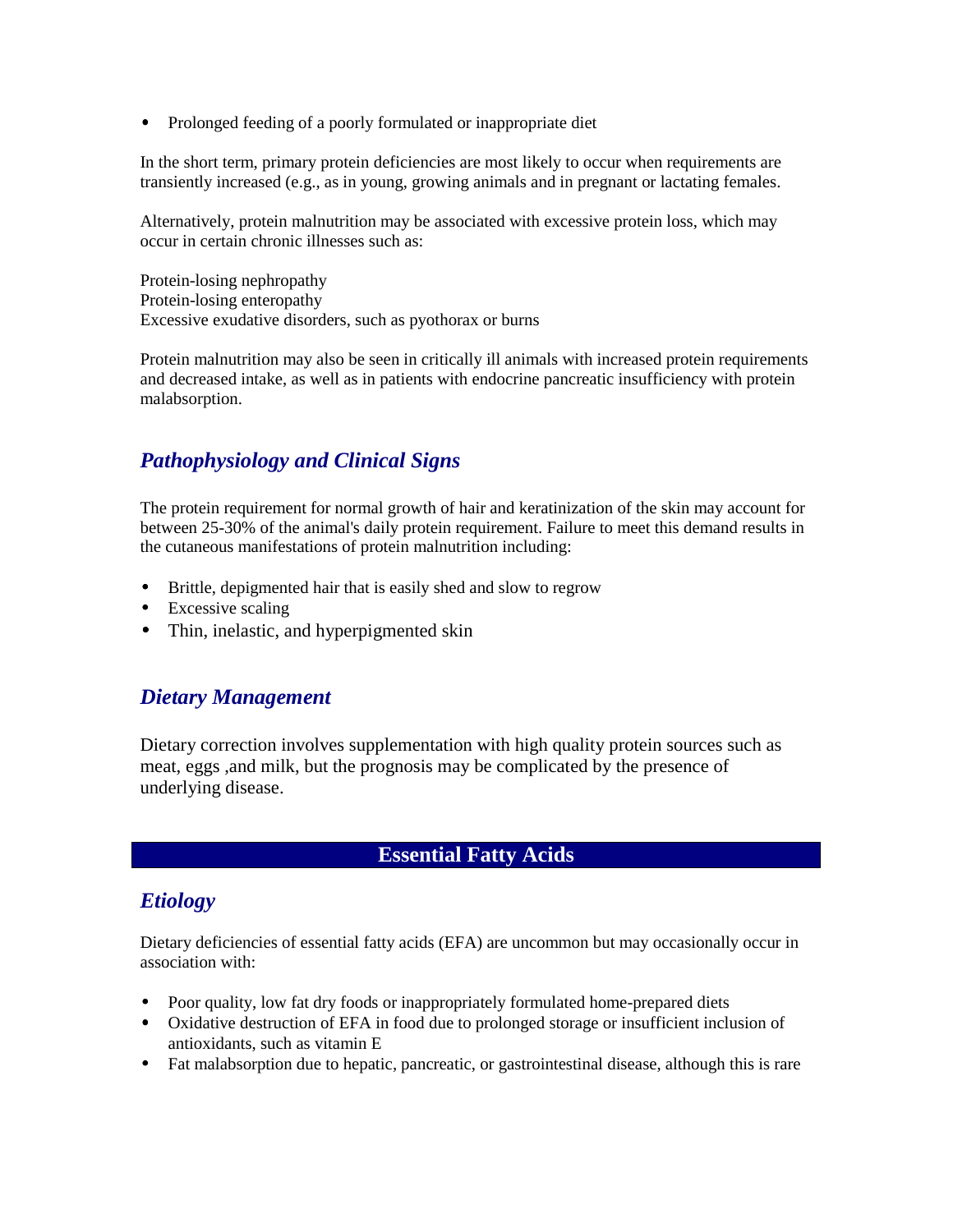# *Pathophysiology*

Fatty acids of the omega-6 and omega-3 series perform a range of functions, many of which are vital for maintaining normal skin structure and function. They:

- Have a structural role in cell membranes
- Are involved in the maintenance of the cutaneous water permeability barrier
- Act as precursors for eicosanoids, such as prostaglandins
- Regulate epidermal proliferation

Dogs are unable to synthesize linoleic acid and therefore require a dietary source from which other omega-6 fatty acids may be derived. There may also be a subtle dietary requirement for omega-3 fatty acids in some physiologic states, and it has been implicated that docosahexaenoic acid (DHA) plays an important role in the development of retinal and brain tissue in the developing animal.

## *Clinical Signs*

Following the introduction of a deficient diet, cutaneous signs of EFA deficiency may appear within 2-3 months and are related to abnormalities of keratinization. Initially, there is a reduction in surface lipid production, but, subsequently, sebum production is increased.

Early signs include:

- Dull, dry coat
- Fine scale

If prolonged, EFA deficiency results in:

- Alopecia
- Greasy skin, particularly in the ears and between the toes
- Pruritus
- Secondary pyoderma

Severe cases may also present with systemic signs including:

- Poor wound healing
- Reduced immunocompetence
- Growth retardation
- Infertility

## *Dietary Management*

Dietary correction of EFA deficiency may be achieved by:

- Changing to a higher fat, premium quality diet
- Supplementing the diet with oils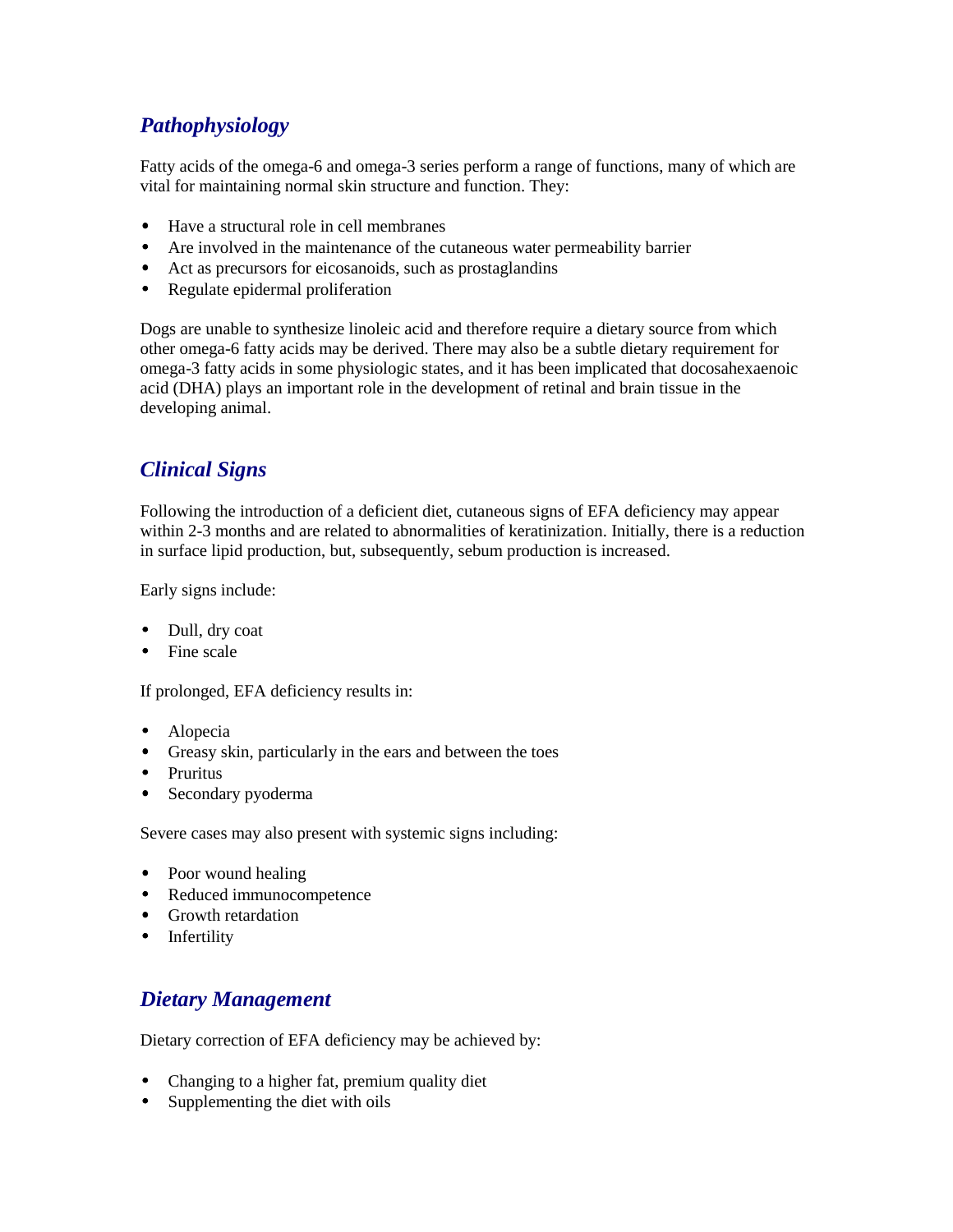• Administration of proprietary fatty acid supplements

Where the deficiency is uncomplicated by other factors, a response is usually visible within 3-8 weeks.



Typically, omega-6 fatty acids are obtained from plant seed sources or terrestrial animal flesh, whereas omega-3 fatty acids are principally found in marine lipid and some terrestrial plant sources. Although vegetable oils, such as sunflower oil, are a rich source of linoleic acid, appreciable quantities of its derivative arachidonic acid are found only in animal fats

.A general recommendation for dietary supplementation with linoleic acid is based on supplying 10-15 ml of oil for a 25 kg dog.

Increasing the dietary polyunsaturated fatty acid (PUFA) content simultaneously increases the requirement for vitamin E and may also increase the requirement for other vitamins and minerals involved in fatty acid utilization. In most cases it is preferable to feed a better quality prepared pet food or to provide a balanced veterinary supplement containing essential fatty acids, vitamin E, and zinc.

### *Therapeutic supplementation*

Essential fatty acid supplements have also been used therapeutically in the management of a number of skin disorders, particularly those associated with hypersensitivity reactions or with abnormalities of fatty acid metabolism (Campbell 1993). In the dog, conditions that may respond to EFA supplementation include:

- Canine idiopathic seborrhea
- Canine atopy
- Flea-allergic dermatitis
- Dietary hypersensitivity

Supplementation with linoleic acid is indicated for dogs with keratinization defects, such as idiopathic seborrhea, because of its effect on the cutaneous permeability barrier and the ability of its metabolite arachidonic acid to regulate epidermal proliferation. A general recommendation for dietary supplementation with linoleic acid is based on supplying 10-15 ml of oil for a 25 kg dog.



Dietary PUFA supplementation has also been used in the management of certain inflammatory conditions, including pruritic skin disorders associated with hypersensitivity. In such cases,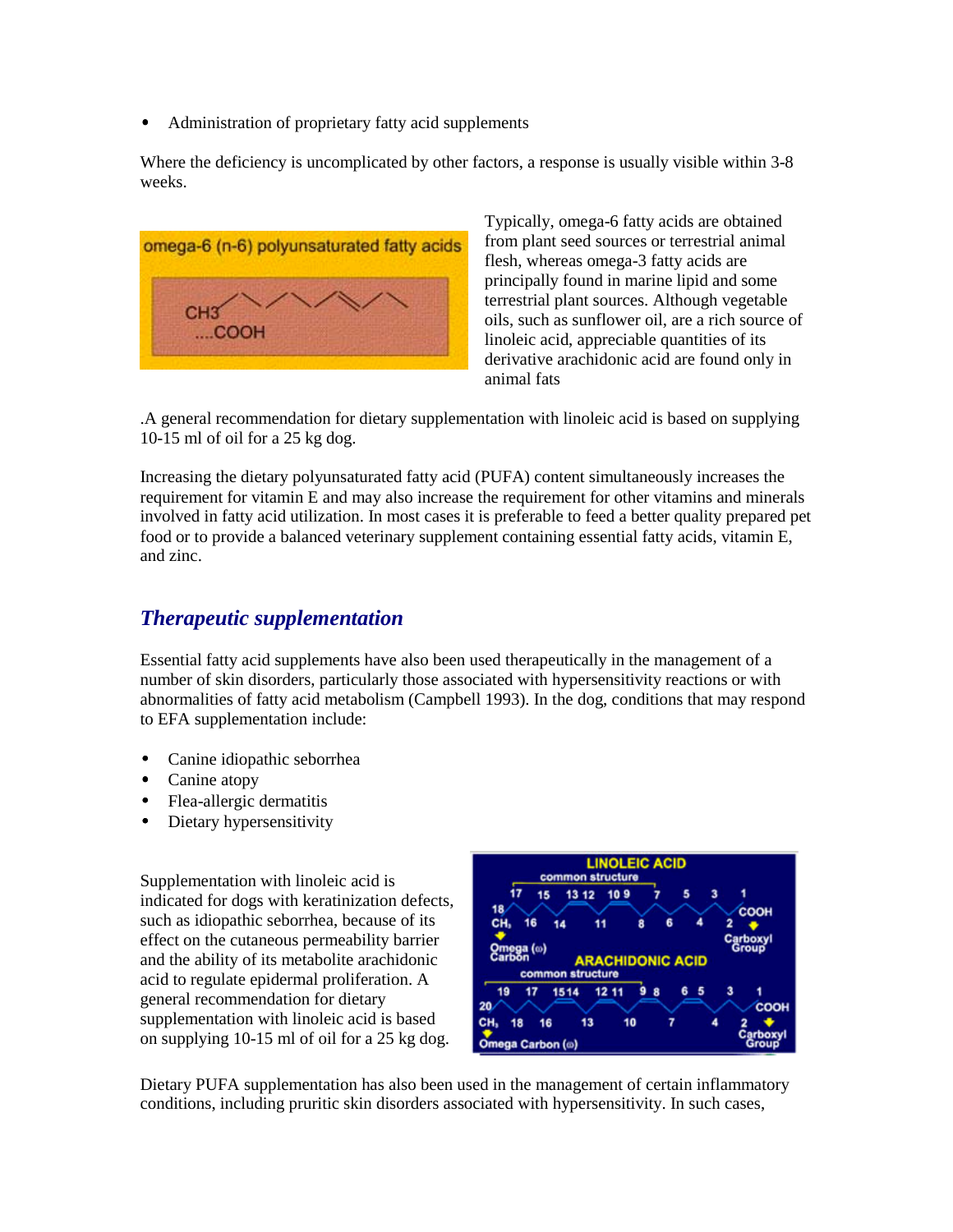dietary PUFA may help to control clinical signs and can reduce or eliminate the requirement for corticosteroid or other therapy (Campbell 1993, Harvey 1993). Their effect may be partly attributable to the role of PUFA in the production of eicosanoids, which are important mediators of inflammation in the dog.



**Diagram of a polyunsaturated fatty acid**

It is thought that dogs with atopic dermatitis may have an impaired ability to convert linoleic acid to the longer chain omega-6 PUFA and their derivatives. Furthermore, manipulation of dietary PUFA may alter the balance of pro- and antiinflammatory eicosanoid production.

Supplementation with gamma-linolenic acid, in the form of evening primrose oil, and/or eicosapentaenoic acid, as marine fish oils, may help to attenuate the inflammatory process when administered at relatively high doses.

**Zinc**

# *Etiology*

Absolute dietary deficiencies of zinc are considered rare in dogs, but a relative deficiency may occur when the availability of dietary zinc is reduced through nutrient interactions or where intestinal absorption of zinc is impaired through disease or genetic factors.

Intestinal absorption of zinc can be inhibited by:

- Excessive levels of dietary calcium, iron and copper, which compete with zinc for intestinal absorption sites
- High levels of dietary phytate, found in cereal-based diets, which chelates zinc
- Inherent defects of zinc absorption
- Prolonged enteritis or other malabsorption syndromes

Most cases of zinc-responsive dermatosis in dogs have been associated with the feeding of poor quality, cereal or soy-based dry foods, the effects of which may be exacerbated in some animals by other predisposing factors.

*Lethal acrodermatitis* is an inherited disease of English Bull Terriers in which a defect of zinc metabolism is thought to give rise to severe systemic, as well as cutaneous, signs that resemble experimental zinc deficiency. The condition is unresponsive to zinc supplementation and is usually fatal, with an average survival time of 7 months for affected puppies.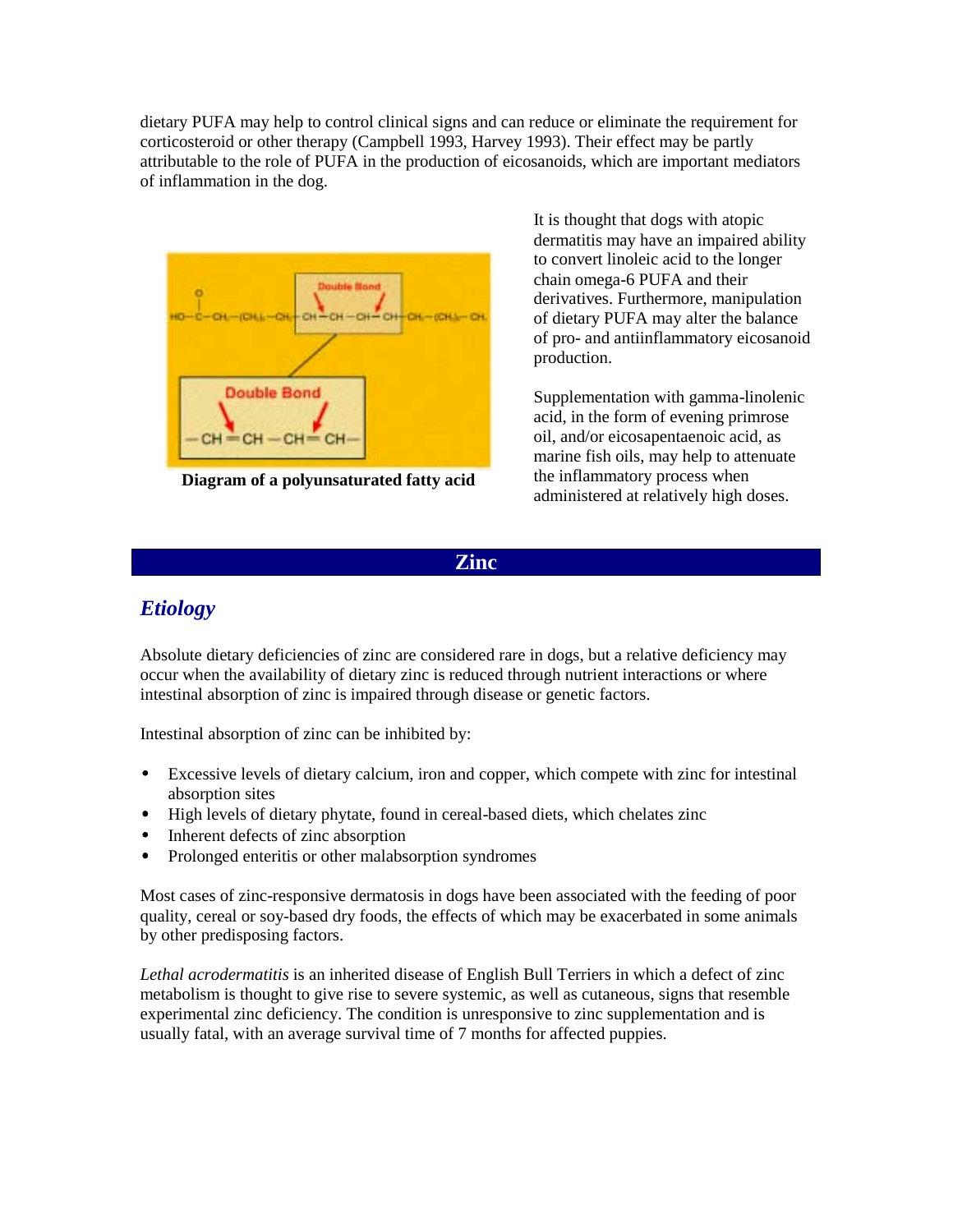# *Pathophysiology*

Zinc plays a critical role in regulating many aspects of cellular metabolism, a number of which are concerned with the maintenance of a healthy skin and coat. It is an integral component of a wide range of metallenzymes and, as a cofactor for RNA and DNA polymerases, its presence is of particular importance in rapidly dividing cells, including those of the epidermis. Zinc is also essential for the biosynthesis of fatty acids, participates in both inflammatory and immune systems and is involved in the metabolism of vitamin A.

| <b>Mineral</b>           | <b>Function</b>                                                                                                                                                                                                                                                                                                                                                                                                                                                                                                         |
|--------------------------|-------------------------------------------------------------------------------------------------------------------------------------------------------------------------------------------------------------------------------------------------------------------------------------------------------------------------------------------------------------------------------------------------------------------------------------------------------------------------------------------------------------------------|
| $\text{Zinc}(\text{Zn})$ | An essential component to many enzyme systems, including those relating to<br>protein and carbohydrate metabolism, and is essential for maintaining healthy<br>coat and skin. Zinc is required by all animals, but the zinc requirements is<br>particularly affected by other components of the diet. For example, a high<br>dietary calcium content to a vegetable protein-based diet can dramatically<br>increase the zinc requirement and this latter effect may be related to that<br>reported for iron absorption. |

Clinically, two zinc-responsive dermatologic syndromes are recognized, although there is considerable overlap between the two:

- **Syndrome I** is associated with defective intestinal absorption of zinc and occurs predominantly in Alaskan Malamutes and Siberian Huskies, although other breeds may also be affected. The appearance of lesions frequently coincides with the onset of adulthood and during periods of stress and may be linked to higher metabolic requirements in these animals (Buffington 1987). Although dietary interactions may limit zinc absorption in some affected animals, the condition occurs in many cases despite feeding a nutritionally complete and balanced diet.
- **Syndrome II** is usually seen in rapidly growing puppies, particularly of the giant breeds, and may correspond with a high metabolic requirement for zinc in affected animals. The condition occurs when the diet is absolutely or relatively deficient in zinc, and is most likely to be seen when the diet is high in phytate or is oversupplemented with calcium.

# *Clinical Signs*

Signs of zinc deficiency are confined mainly to the skin, but may be accompanied by:

- Growth and other abnormalities in young animals
- Depressed appetite due to a diminished sense of taste and smell
- Weight loss, impaired wound healing, conjunctivitis, and keratitis
- Generalized lymphadenopathy, particularly in young animals

Cutaneous signs are characterized by: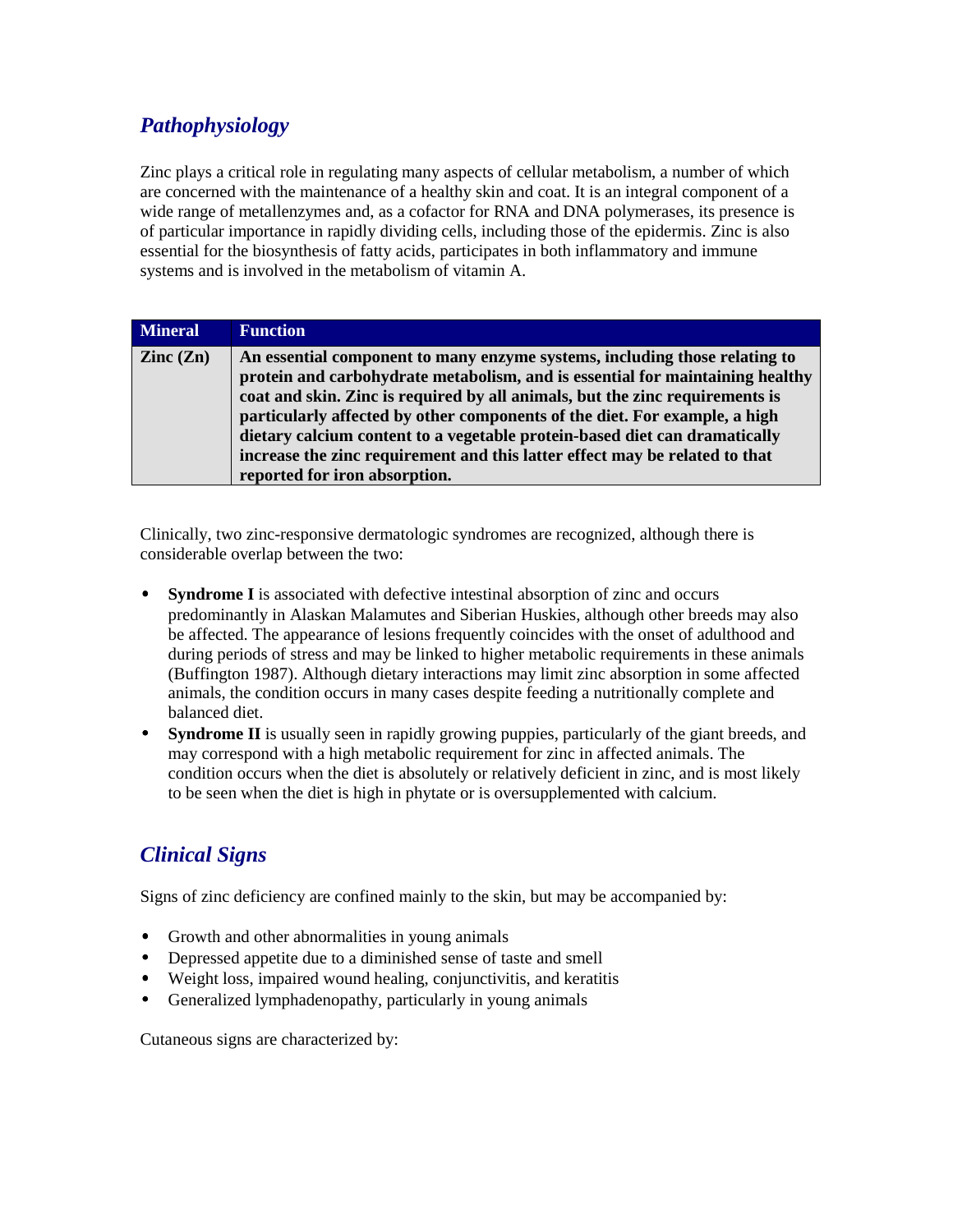- Focal areas of erythema, alopecia, scale, and crust with underlying suppuration, which develop symmetrically particularly around the face, extremities, mucocutaneous junctions, and pressure points of the limbs
- Hyperkeratotic footpads with deep fissures
- Dull and harsh hair coat
- Secondary pyoderma

## *Dietary Management*

#### *Syndrome I*

Oral zinc supplementation, together with dietary correction, where appropriate, brings rapid resolution of signs in most cases.

Supplementation with zinc sulfate (10 mg/kg/day) or zinc methionate (1.7 mg/kg/day) is usually adequate, but lifelong therapy is normally required and the dosage may be adjusted for long term maintenance (Muller *et al*. 1989).

Some cases, especially Siberian Huskies, do not respond to oral supplementation and may require the intravenous administration of zinc sulfate (10-15 mg/kg) at weekly intervals for 4 weeks, followed by maintenance injections every 1-6 months to prevent a relapse.

#### *Syndrome II*

Lesions resolve within 2-6 weeks following dietary correction, but the response time can be hastened by oral supplementation with zinc*.* In these cases*,* supplementation may be discontinued once the clinical signs are in remission.

### **Vitamin A**

#### *Etiology*

Both deficiency and excess of vitamin A can give rise to a similar range of cutaneous signs. Vitamin A deficiency is rare in companion animals, and a toxicity state, with its accompanying skeletal changes, is more likely to occur. Although rare in dogs, hypervitaminosis A may occasionally be seen when large amounts of liver are fed or following prolonged oversupplementation of the diet with vitamin A or cod liver oil.

# *Pathophysiology and Clinical Signs*

Vitamin A (retinol and its derivatives) has many physiologic functions and is involved in the regulation of cellular growth and differentiation. It is essential to maintain the integrity of epithelial tissues and is particularly important for the keratinization process. Both deficiency and excess of vitamin A can give rise to cutaneous lesions of:

• Hyperkeratinization and scaling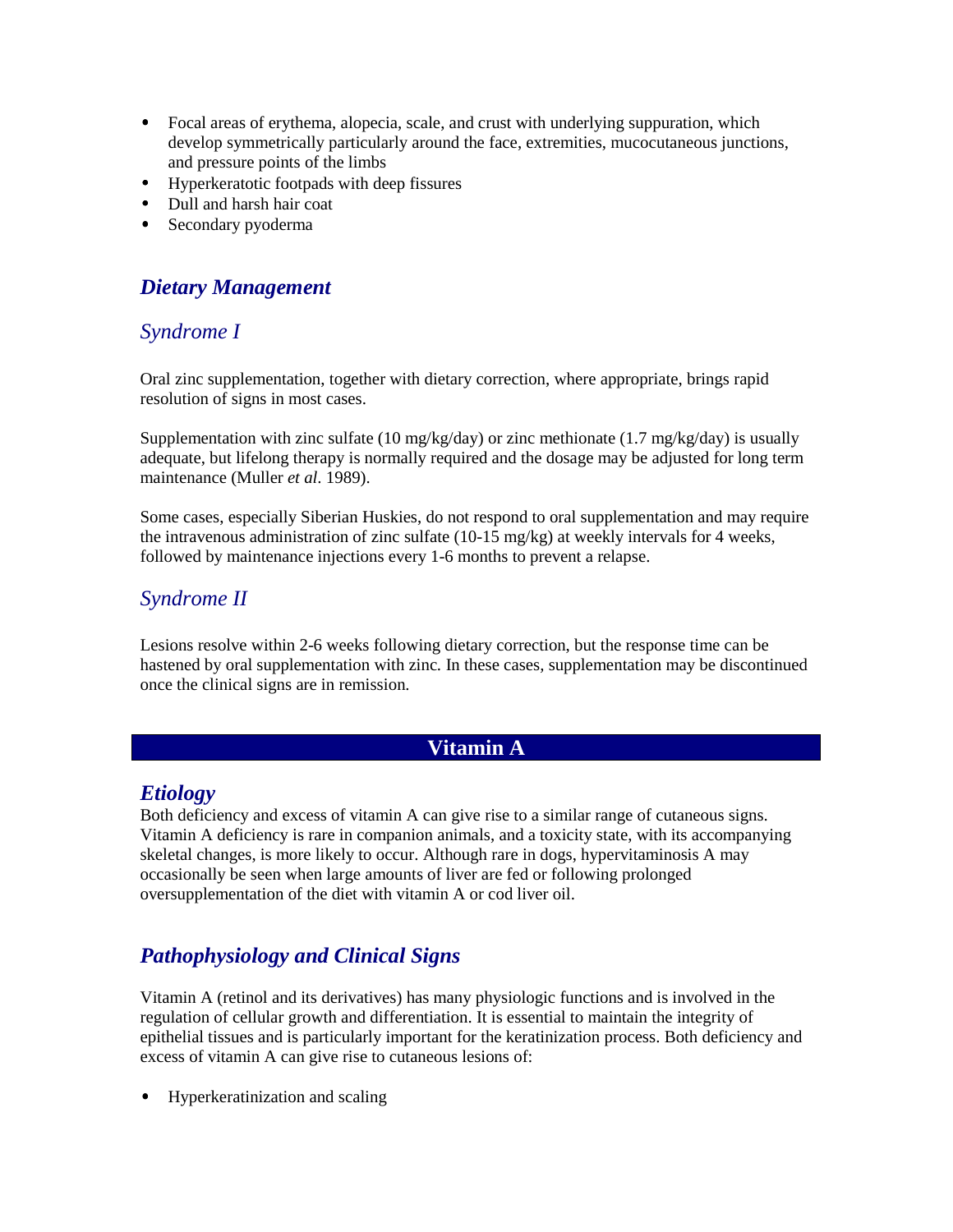- Alopecia
- Poor hair coat
- Increased susceptibility to microbial infections

Hyperkeratinization of the sebaceous glands can result in occlusion of their ducts and the formation of firm, papular eruptions.

#### *Dietary Management*

Dietary supplementation may be required to correct vitamin A deficiency, but care should be exercised to avoid the risk of toxicity. In true deficiency syndromes, vitamin A therapy should not exceed 400 IU/kg/day orally for 10 days or a single injection of 6000 IU/kg which need not repeated for over 2 months.

## *Therapeutic supplementation*

Vitamin A-responsive dermatosis is a rare condition which is seen almost exclusively in Cocker Spaniels, even when fed an apparently nutritionally adequate diet. Affected animals exhibit a generalized defect in keratinization with

- Scaling
- Greasy skin
- Alopecia
- Pruritus and secondary pyoderma
- Characteristic hyperkeratotic plaques that project above the skin surface

The condition is refractory to other antiseborrheic treatment but responds slowly to oral supplementation with vitamin A (retinol) at 10,000 IU/day (Harvey 1993). Clinical improvement is observed within 5-8 weeks, although lifelong maintenance therapy is usually required. This dose is in excess of the normal dietary requirement for vitamin A in dogs, and it is important therefore that other causes of seborrhea are eliminated before therapy is initiated.

#### **Vitamin E**

## *Etiology and Pathophysiology*

Vitamin E is a natural antioxidant and, together with selenium, is important for maintaining stability of cell membranes. As a free radical scavenger, it protects cells from the potentially damaging effects of toxic oxygen radicals, a major source of which is lipid metabolism. The dietary requirement of vitamin E is therefore linked to the dietary intake of PUFA, and high fat diets can induce a relative deficiency of vitamin E. Similarly, levels of vitamin E may be depleted following the oxidation of fat during processing or prolonged storage of food.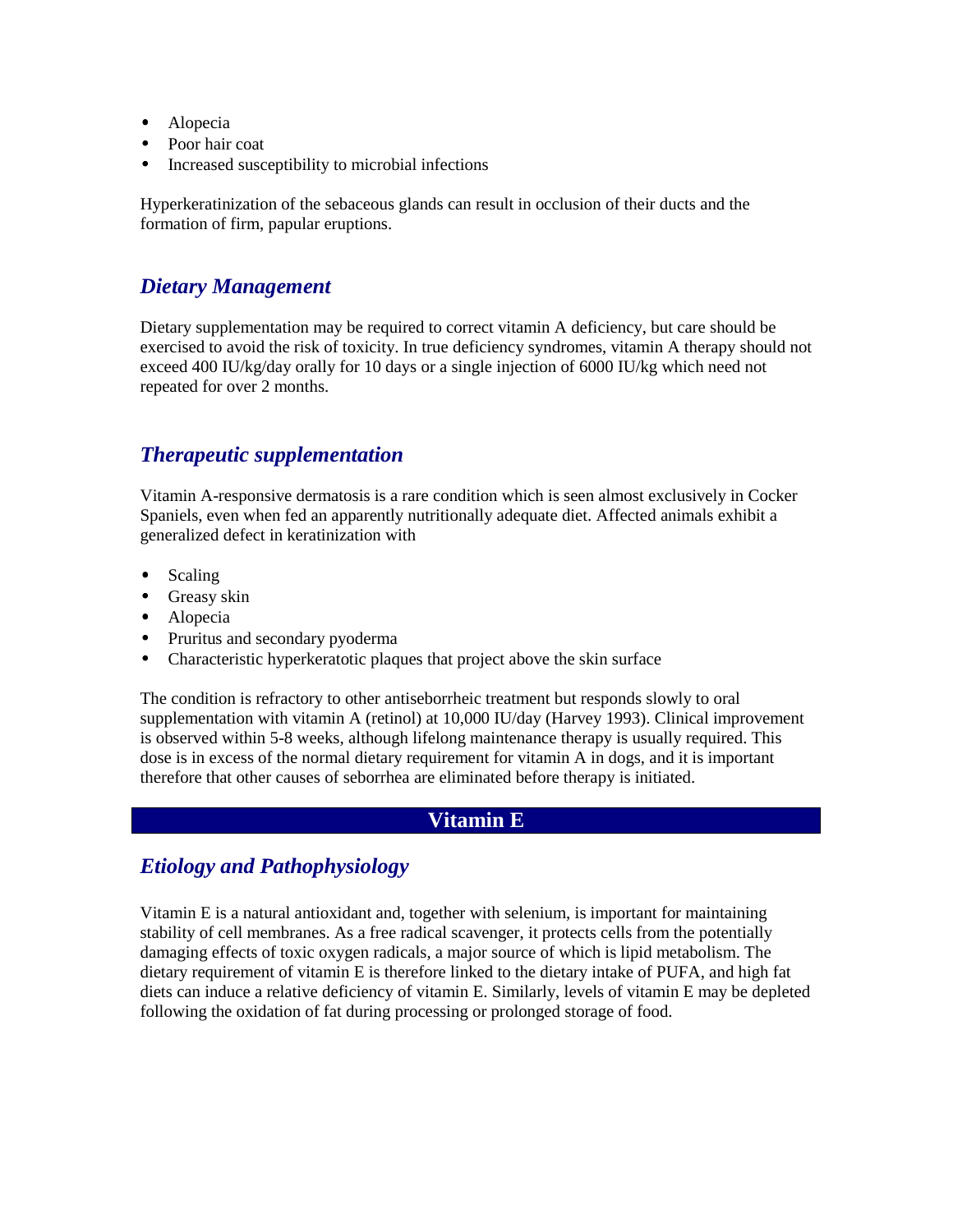## *Clinical Signs*

Although experimentally induced vitamin E deficiency may produce cutaneous signs, there is no record of naturally occurring vitamin E deficiency in dogs*.*

## *Therapeutic Supplementation*

Supraphysiologic doses of vitamin E have been used in the treatment of canine discoid lupus erythematosus and primary acanthosis nigricans. Vitamin E may exert an antiinflammatory effect that may be related to stabilization of membranes against immune-mediated and toxic free radical damage.

The suggested therapeutic dosage is 200-400 mg vitamin E given twice daily. A clinical response may not be evident for 30-60 days after the initiation of treatment.

#### **B-Complex Vitamins**

## *Etiology and Pathophysiology*

The B-complex vitamins are involved as cofactors in many metabolic functions, especially energy metabolism and synthetic pathways. Being water soluble, they are not stored in the body, but the animal's daily requirements can normally be met from a combination of dietary sources and intestinal microbial biosynthesis. However, deficiencies may occur following prolonged oral antibiosis or anorexia or when water loss is increased as in polyuric conditions or enteritis.

Occasionally, deficiencies of individual B-complex vitamins arise as a result of interaction with other dietary components.

# *Clinical Signs*

In general, skin lesions associated with deficiencies of B-complex vitamins include dry, flaky seborrhea and alopecia.

*Biotin* deficiency produces a characteristic alopecia around the face and eyes with crusting in severe cases. This condition may occur after feeding large amounts of raw egg whites which contain avidin, a protein that binds biotin and prevents its gastrointestinal absorption.

*Riboflavin* deficiency produces cheilosis in addition to seborrhea but will not occur if the diet contains meat or dairy products.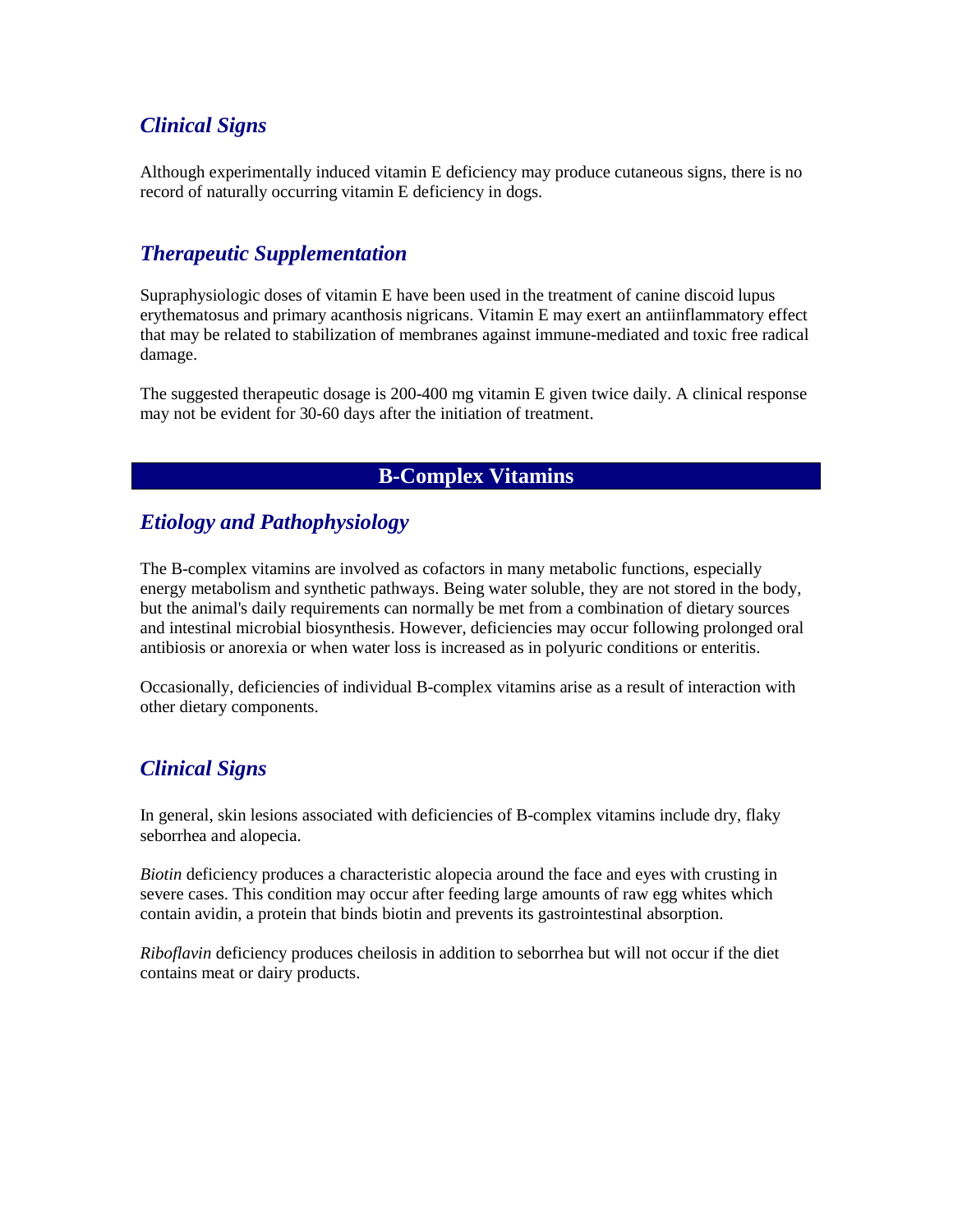*Niacin* is synthesized from tryptophan and a deficiency is only possible when the diet is low in animal protein and high in corn or other cereals which are a poor source of tryptophan. A deficiency results in pellagra (humans) or "black tongue" (dogs), with ulceration of mucous membranes, diarrhea, and emaciation and, occasionally, a pruritic dermatitis of the hind legs and ventral abdomen.



Hypersalivation due to niacin deficiency

*Pyridoxine* deficiency may cause a dull, waxy, unkempt coat with fine scales and patchy alopecia but has only been reproduced in experimental studies.

## *Dietary Management*

Treatment of B-vitamin deficiency involves dietary correction, where appropriate, and supplementation with the entire vitamin B group to compensate for reduced intake or increased losses. Oral supplementation with brewer's yeast and/or parenteral administration of B-vitamins is usually effective.

Biotin supplementation has also been used with limited success in the treatment of various dermatoses and disorders of keratinization.

## **SUMMARY**

The skin has a high physiologic demand for protein and other nutrients, making it particularly sensitive to alterations in its own nutrient supply. Nutritional factors have a significant role in the maintenance of skin and coat condition in dogs and may contribute to the etiology and management of skin disease in the areas of nutrient deficiency or imbalance, therapeutic supplementation and dietary sensitivity.

Nutritional deficiencies are rare when a complete and balanced diet is fed, but may occur when the diet is poorly formulated or stored, when the animal's intake is reduced, or when the animal is unable to digest, absorb, or utilize the nutrient as a result of disease or genetic factors. Cutaneous signs are not usually apparent until after several months of feeding the deficient diet and are generally characterized by the development of seborrheic skin changes. Typical signs include excessive scale, erythema, alopecia, or poor hair growth and greasy skin, which is often accompanied by secondary bacterial infection and pruritus.

Deficiencies of protein, essential fatty acids, zinc, and vitamin A appear to be the most important causes of nutritional dermatoses in the dog, but others include vitamin E as well as biotin and other B-complex vitamins. Secondary deficiencies of certain nutrients, such as zinc, vitamin E, fatty acids, and biotin, may occur due to their interaction with other nutrients in the diet or as a result of impaired nutrient absorption or metabolism by the individual animal. It is usually more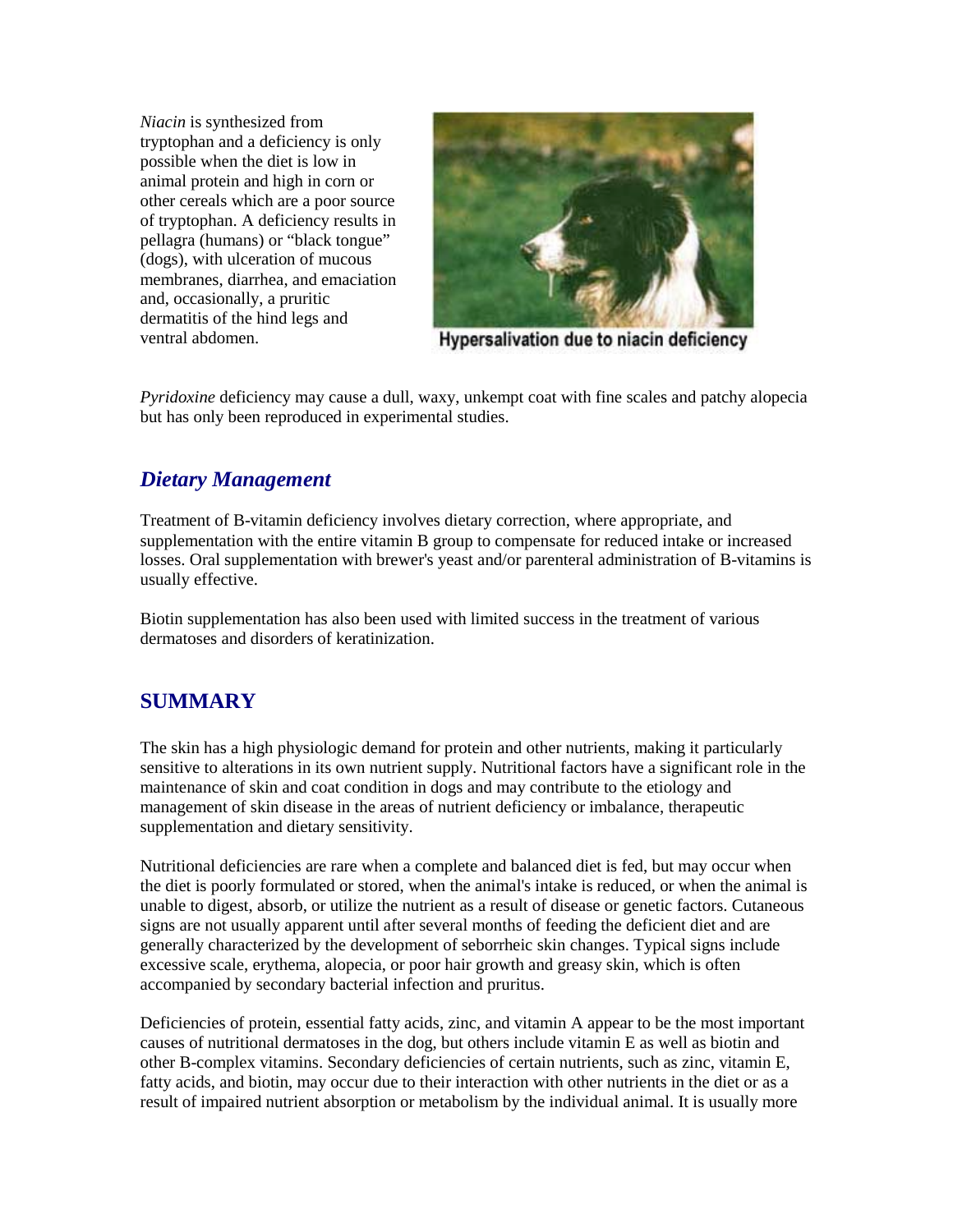effective to feed a high quality, balanced commercial diet than to try to improve a poorly formulated diet that may be deficient in many aspects.

Supplementation with specific nutrients in supraphysiologic doses may be beneficial in the management of certain nutrient-responsive dermatoses. In such cases, their action may be considered pharmacologic rather than a correction of a simple deficiency. Examples of nutrients used in dogs for their therapeutic effect include essential fatty acids, zinc, vitamin A, vitamin E and biotin.

Adverse reactions to food are rare in the dog, but may also result in cutaneous disease. In most cases, dietary sensitivity manifests as a pruritic skin disorder accompanied by varying degrees of associated self-trauma. Diagnosis and management of the condition involve identification of the offending ingredient(s) and its removal from the animal's diet.

#### **REFERENCES**

Buffington CAT (1987). Nutrition and the skin. Proceedings of the 11th Kal Kan Symposium for the Treatment of Small Animal Diseases, pp 11-16.

Campbell KL (1993). Clinical use of fatty acid supplements in dogs. Vet Derm 4, 167-173.

Harvey RG (1993). Essential fatty acids in the cat. Vet Derm 4, 175-179.

Harvey RG (1993) Nutritional therapy. In Harvey RG and Mason IS (eds): BSAVA Manual of Small Animal Dermatology, pp 244-250.

Kendall PT (1983). Influence of nutrition on coat condition in dogs and cats. Pedigree Digest 10, 1: 4-7.

Rainbird AL (1987). Influence of nutrition on skin and coat condition in dogs and cats. Clinical Insight 12, 2: 695-696.

Ruedisueli FL, Eastwood NJ, Gunn, NK, Watson TDG (1996). The measurement of skin pH in normal dogs of different breeds [abstract]. Veterinary Dermatology 3rd World Congress, 3: 61.

Ruedisueli FL, Eastwood NJ, Gunn, NK, Watson TDG (1996). The measurement of skin pH in normal dogs of different breeds. Veterinary Dermatology 3, 523-524.

Ruedisueli FL, Coe SL, Watson TDG, et al (1998). A comparative study on the effect of shampoos on skin pH and transepidermal water loss of dogs. International Symposium on Bioengineering and the Skin.

Ruedisueli FL, Cross MJ, Finlan HA, Watson TDG (1998). The effect of dietary supplementation with zinc and linoleic acid on the transepidermal water loss in dogs. International Symposium on Bioengineering and the Skin.

Watson TDG (1997). Diet and skin disease in dogs and cats (abstract). WALTHAM International Symposium: Pet Nutrition & health in the 21st Century - Orlando, Florida 94.